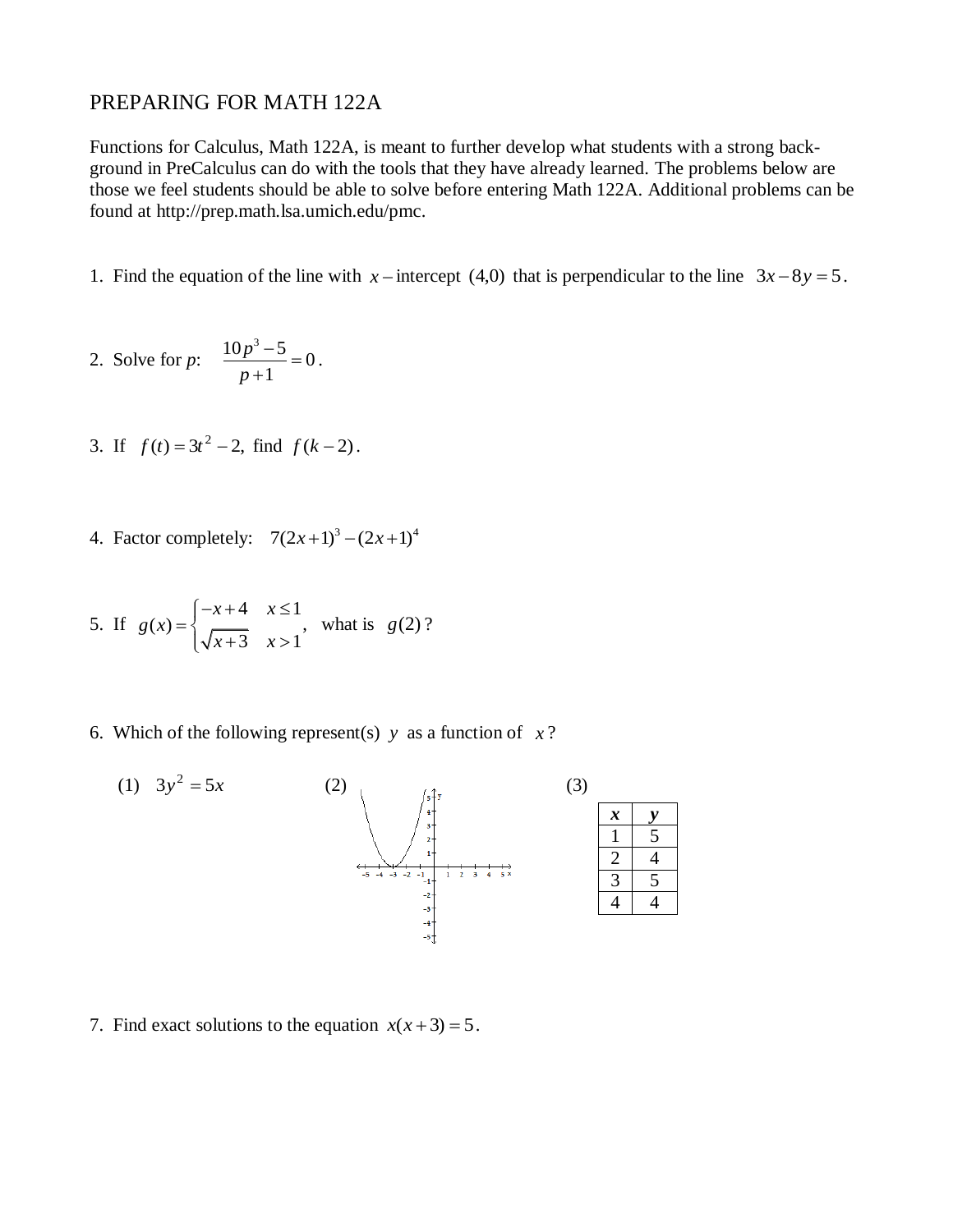8. If  $(-4,7)$  is a point on the graph of  $y = h(x)$ , which of the following must be a point on the graph of  $y = h(-x) - 2$ ?

(A)  $(-4,-9)$  (B)  $(-4,-5)$  (C)  $(4,5)$  (D) (4,9)

- 9. Given  $f(x) = 6x^3 + 3$  and  $g(x) = \sqrt{x}$ , find  $(f \circ g)(x)$ .
- 10. Which of the statements is/are equivalent to " $x + 5$  is a factor of the polynomial  $p(x)$ "?
	- (1)  $x = 5$  is a solution to  $f(x) = 0$ .
	- (2)  $x = -5$  is a zero of  $f(x)$ .
	- (3)  $(-5,0)$  is an *x*-intercept of  $f(x)$ .

11. Simplify completely: 
$$
\frac{A(x+h)^2 - Ax^2}{h}
$$
.

- 12. Find the vertical intercept of  $f(t) = 3e^{4t+1}$ .
- 13. Find the domain of  $y = ln(4+3x)$ .

14. Express as a single logarithm:  $\frac{1}{2}$ log  $x + 4$ log  $y - 2$ log z 3  $\frac{1}{2} \log x + 4 \log y -$ 

15. Express  $h$  in terms of the angle  $\theta$ .

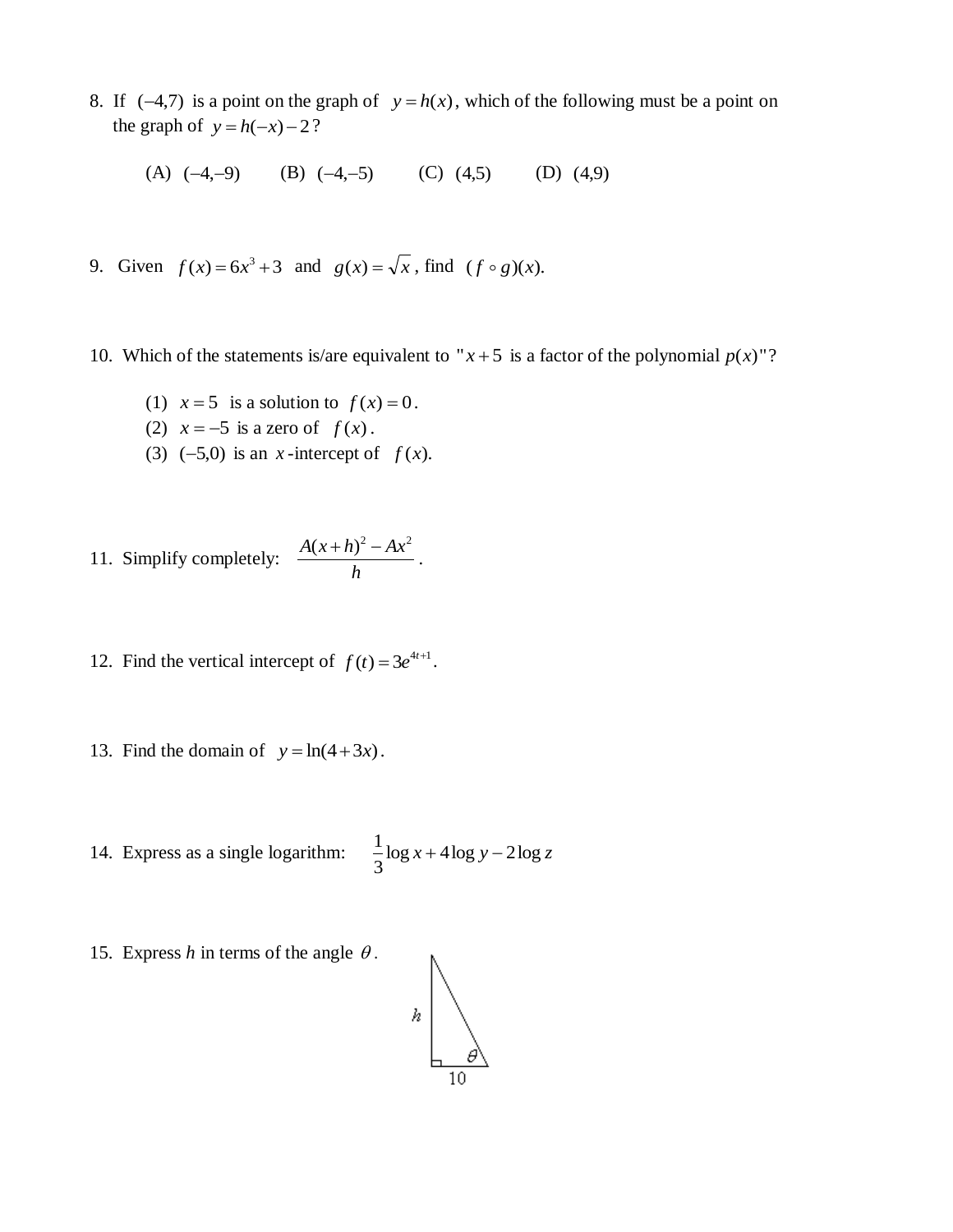16. Find the period and amplitude of the periodic function shown:



- 17. Simplify completely: *x* csc *x* sec
- 18. Find the exact value of cos  $\left| \frac{7\pi}{6} \right|$ J  $\left(\frac{7\pi}{4}\right)$  $\setminus$ ſ 6  $\left(\frac{7\pi}{4}\right)$ .
- 19. If the volume of a right circular cone is 50  $\text{cm}^3$ , express the radius as a function of height.
- 20. How many solutions does the equation  $sin(3x) = \frac{1}{2}$ 2  $f(x) = \frac{1}{2}$  on the interval  $[0, 2\pi$  ?